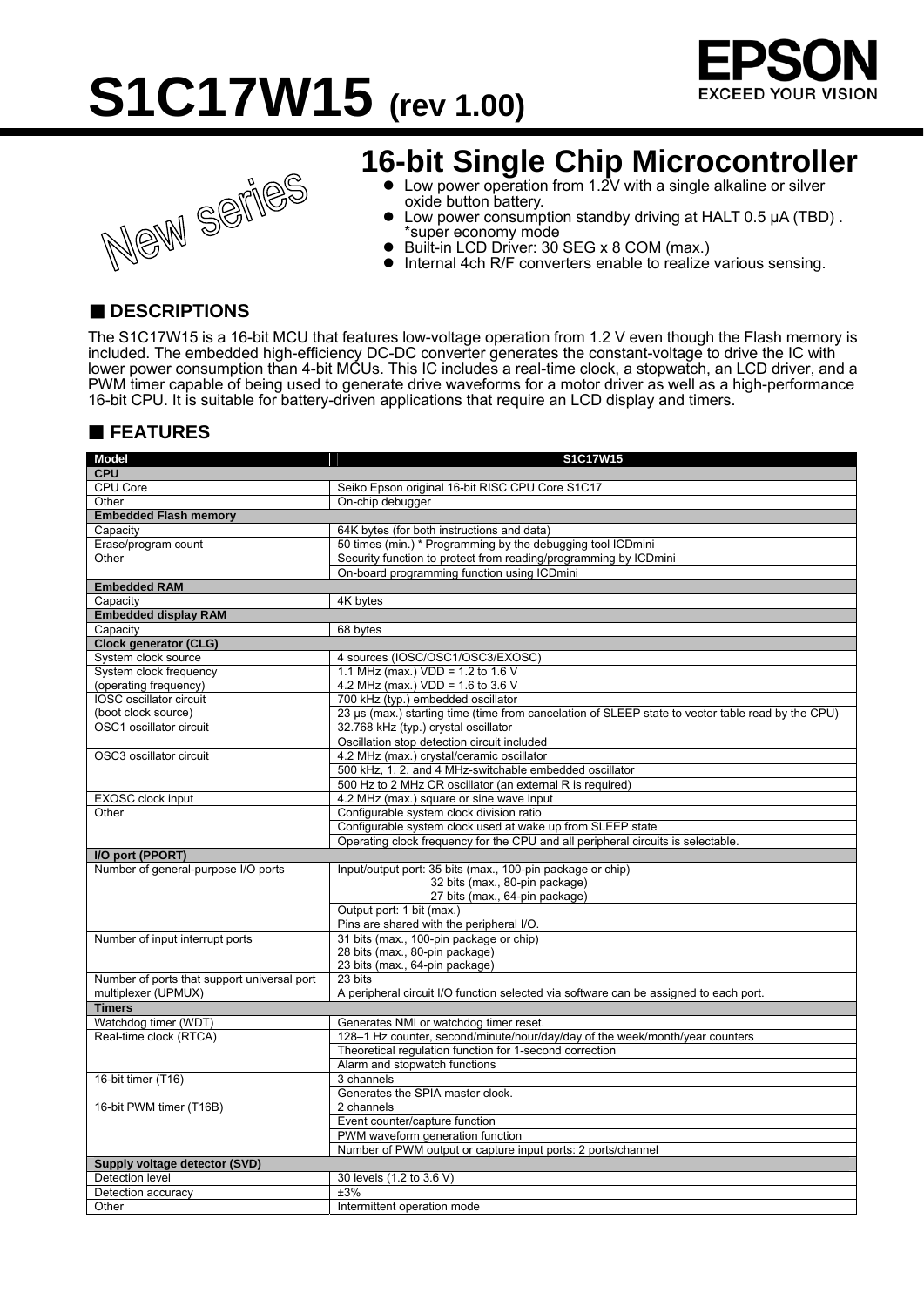|                                                          | Generates an interrupt or reset according to the detection level evaluation.                                                          |
|----------------------------------------------------------|---------------------------------------------------------------------------------------------------------------------------------------|
| <b>Serial interfaces</b>                                 |                                                                                                                                       |
| <b>UART (UART)</b>                                       | 2 channel                                                                                                                             |
|                                                          | Baud-rate generator included, IrDA1.0 supported                                                                                       |
| Synchronous Serial Interface (SPIA)                      | 1 channel                                                                                                                             |
|                                                          | 2 to 16-bit variable data length                                                                                                      |
| $I2C$ (I2C)                                              | The 16-bit timer (T16) can be used for the baud-rate generator in master mode.<br>1 channel                                           |
|                                                          | Baud-rate generator included                                                                                                          |
| Sound generator (SNDA)                                   |                                                                                                                                       |
| <b>Buzzer output function</b>                            | 512 Hz to 16 kHz output frequencies                                                                                                   |
|                                                          | One-shot output function                                                                                                              |
| Melody generation function                               | Pitch: 128 Hz to 16 kHz $\approx$ C3 to C6                                                                                            |
|                                                          | Duration: 7 notes/rests (Half note/rest to thirty-second note/rest)                                                                   |
|                                                          | Tempo: 16 tempos (30 to 480)                                                                                                          |
|                                                          | Tie may be specified.                                                                                                                 |
| <b>LCD driver (LCD24A)</b><br>LCD output                 | 30 SEG $\times$ 5-8 COM (max.), 34 SEG $\times$ 1-4 COM (max.) (100-pin package or chip)                                              |
|                                                          | 28 SEG × 5-8 COM (max.), 32 SEG × 1-4 COM (max.) (80-pin package)                                                                     |
|                                                          | 20 SEG × 5-8 COM (max.), 24 SEG × 1-4 COM (max.) (64-pin package)                                                                     |
| LCD contrast                                             | 32 levels                                                                                                                             |
| Other                                                    | 1/4 or 1/3 bias power supply included, external voltage can be applied.                                                               |
| R/F converter (RFC)                                      |                                                                                                                                       |
| Conversion method                                        | CR oscillation type with 24-bit counters                                                                                              |
| Number of conversion channels                            | 4 channels (Up to two sensors can be connected to each channel.)                                                                      |
| Supported sensors<br>Multiplier/divider (COPRO2)         | DC-bias resistive sensors, AC-bias resistive sensors (Ch.0 only)                                                                      |
| Arithmetic functions                                     | 16-bit × 16-bit multiplier                                                                                                            |
|                                                          | 16-bit × 16-bit + 32-bit multiply and accumulation unit                                                                               |
|                                                          | 32-bit ÷ 32-bit divider                                                                                                               |
| <b>Reset</b>                                             |                                                                                                                                       |
| #RESET pin                                               | Reset when the reset pin is set to low.                                                                                               |
| Power-on reset                                           | Reset at power on.                                                                                                                    |
| Key entry reset                                          | Reset when the P00 to P01/P02/P03 keys are pressed simultaneously (can be enabled/disabled<br>using a register).                      |
| Watchdog timer reset                                     | Reset when the watchdog timer overflows (can be enabled/disabled using a register).                                                   |
| Supply voltage detector reset                            | Reset when the supply voltage detector detects the set voltage level (can be enabled/disabled using<br>a register).                   |
|                                                          |                                                                                                                                       |
| Non-maskable interrupt                                   | 4 systems (Reset, address misaligned interrupt, debug, NMI)                                                                           |
| Programmable interrupt                                   | External interrupt: 1 system (8 levels)                                                                                               |
|                                                          | Internal interrupt: 20 systems (8 levels)                                                                                             |
| Power supply voltage<br>VDD operating voltage            | 1.2 to 3.6 V                                                                                                                          |
| VDD operating voltage for Flash programming              | 1.8 to 3.6 V ( $V_{PP}$ = 7.5 V external power supply is required.)                                                                   |
| V <sub>DD</sub> operating voltage for super economy mode | 2.5 to 3.6 V (100-pin/80-pin package or chip)                                                                                         |
| <b>Operating temperature</b>                             |                                                                                                                                       |
| Operating temperature range                              | -40 to 85 °C                                                                                                                          |
| <b>Current consumption</b>                               |                                                                                                                                       |
| SLEEP mode                                               | $0.15 \mu A$                                                                                                                          |
|                                                          | IOSC=OFF, OSC1=OFF, OSC3=OFF                                                                                                          |
| <b>HALT</b> mode                                         | $0.5 \mu A$<br>OSC1=32 kHz, RTC=ON                                                                                                    |
|                                                          | $0.3 \mu A$                                                                                                                           |
|                                                          | OSC1=32 kHz, RTC=ON, Super economy mode (100-pin/80-pin package or chip)                                                              |
|                                                          | $1.2 \mu A$                                                                                                                           |
|                                                          | OSC1=32 kHz, RTC=ON, CPU=OSC1, LCD=ON (no panel load, Vc2 reference, 1/3bias),<br>Super economy mode (100-pin/80-pin package or chip) |
| RUN mode                                                 | $8 \mu A$                                                                                                                             |
|                                                          | OSC1=32 kHz, RTC=ON, CPU=OSC1<br>4 µA                                                                                                 |
|                                                          | OSC1=32 kHz, RTC=ON, CPU=OSC1, Super economy mode (100-pin/80-pin package or chip)                                                    |
|                                                          | 250 µA                                                                                                                                |
|                                                          | OSC3=1MHz (ceramic oscillator), OSC1=32kHz, RTC=ON, CPU=OSC3                                                                          |
| <b>Shipping form</b>                                     |                                                                                                                                       |
| 1                                                        | SQFN9-64pin                                                                                                                           |
| $\overline{c}$                                           | TQFP13-64pin                                                                                                                          |
| 3<br>4                                                   | TQFP14-80pin<br>QFP15-100pin                                                                                                          |
| 5                                                        | Die form (Pad pitch: 80 µm (min.))                                                                                                    |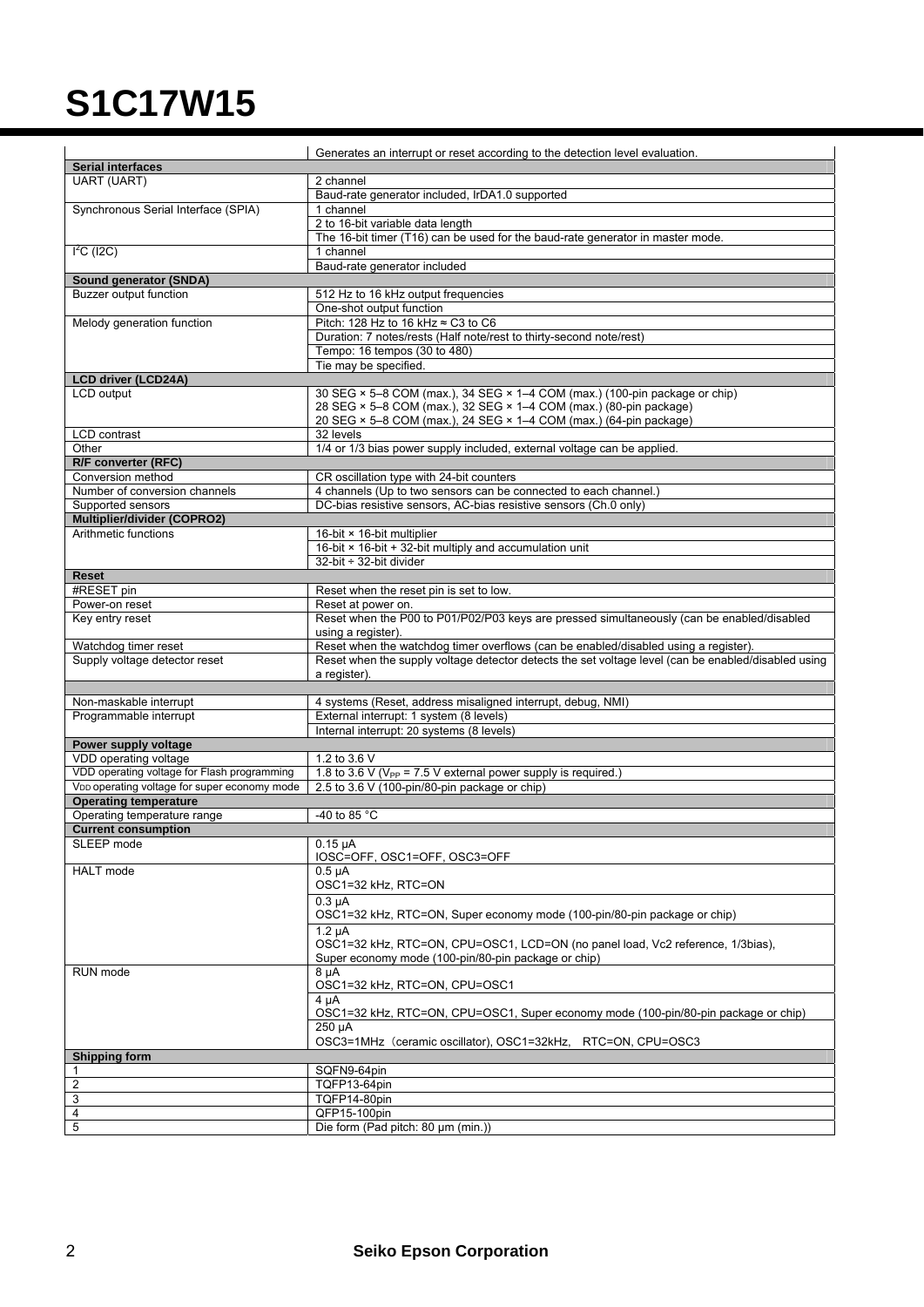#### **BLOCK DIAGRAM**



\*1 These pins do not exist in the 64-pin package. \*2 These pins do not exist in the 80-pin package.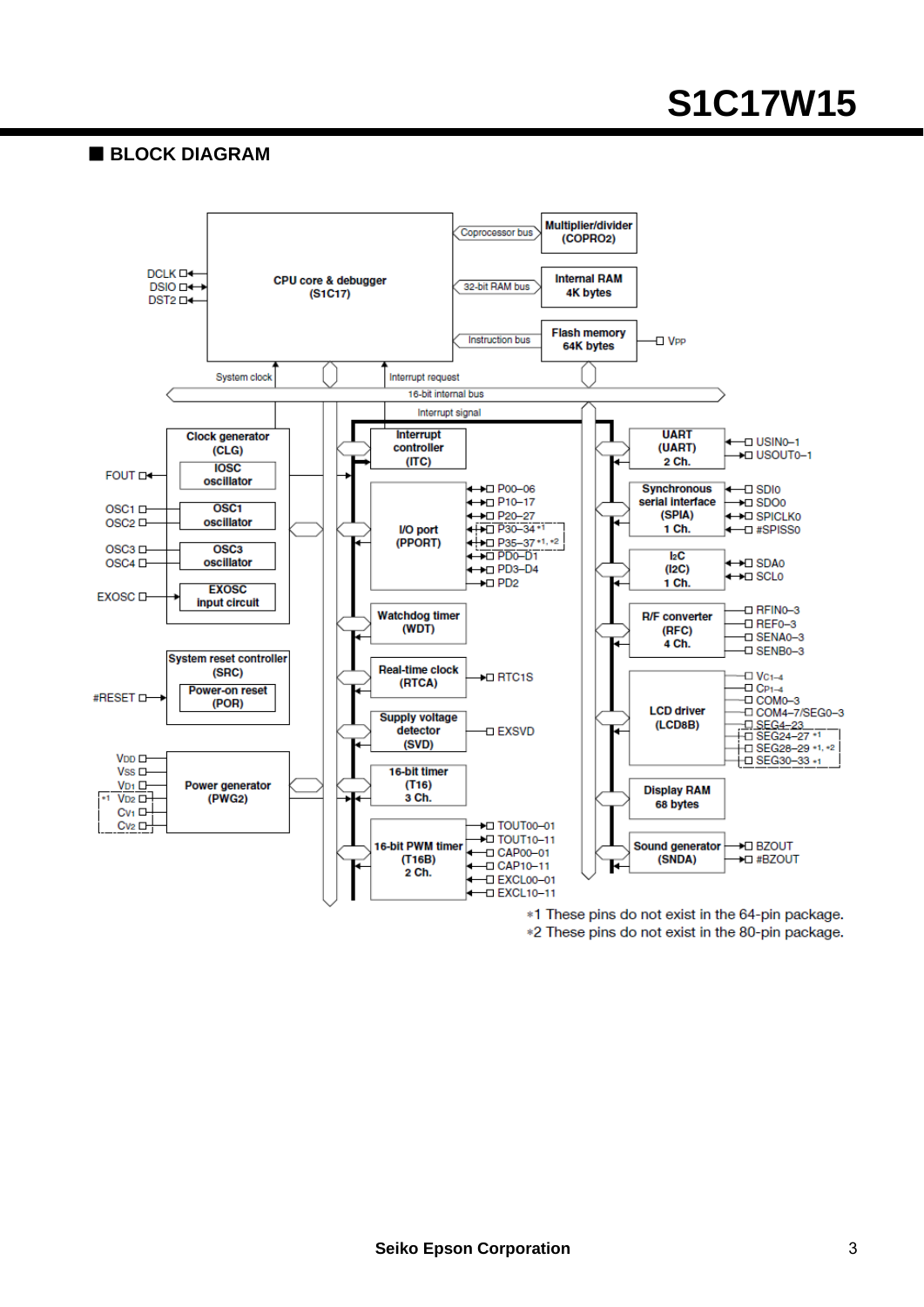#### **PIN CONFIGURATION DIAGRAM**

#### Die form

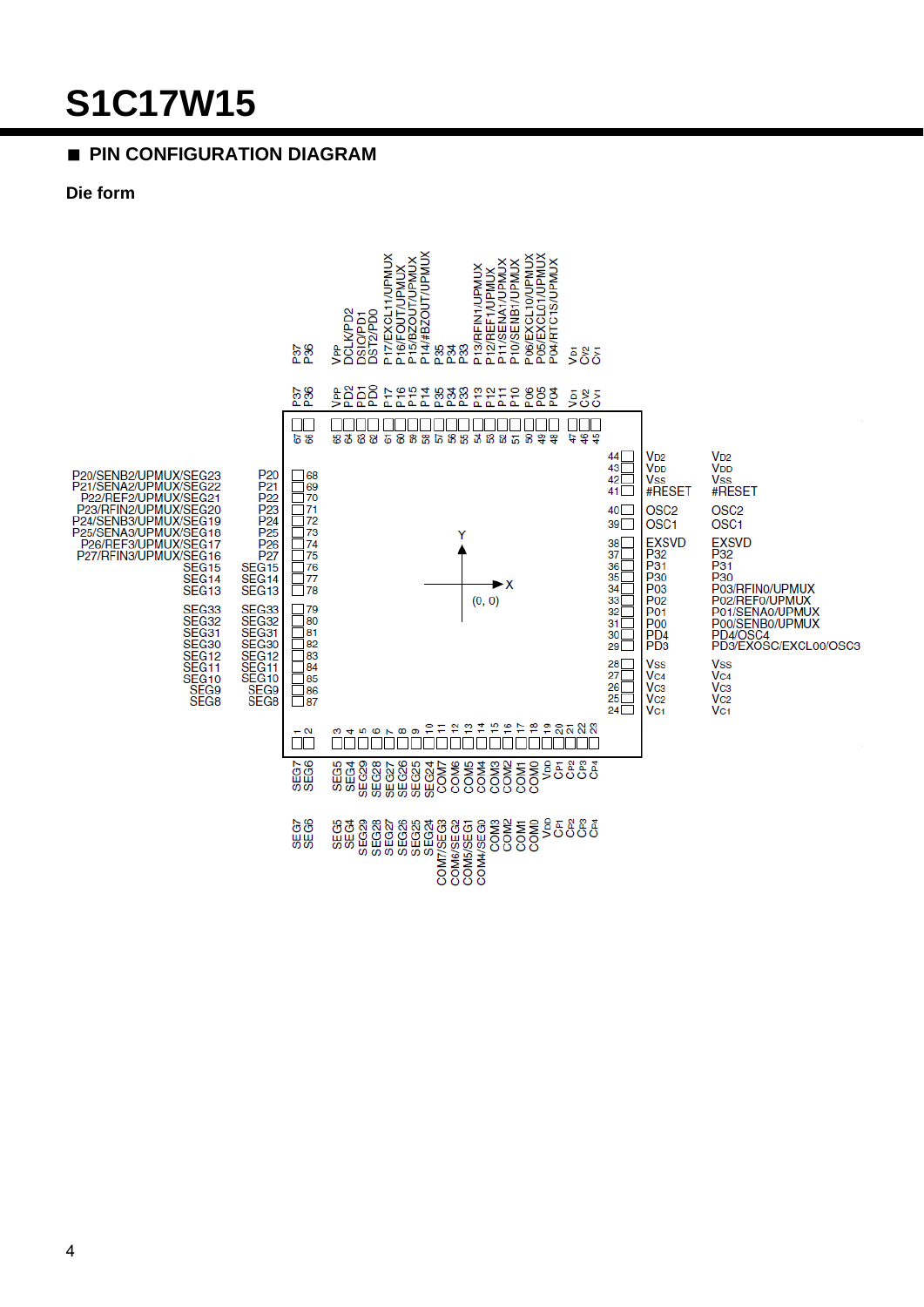#### **SQFN9-64pin, TQFP13-64pin**

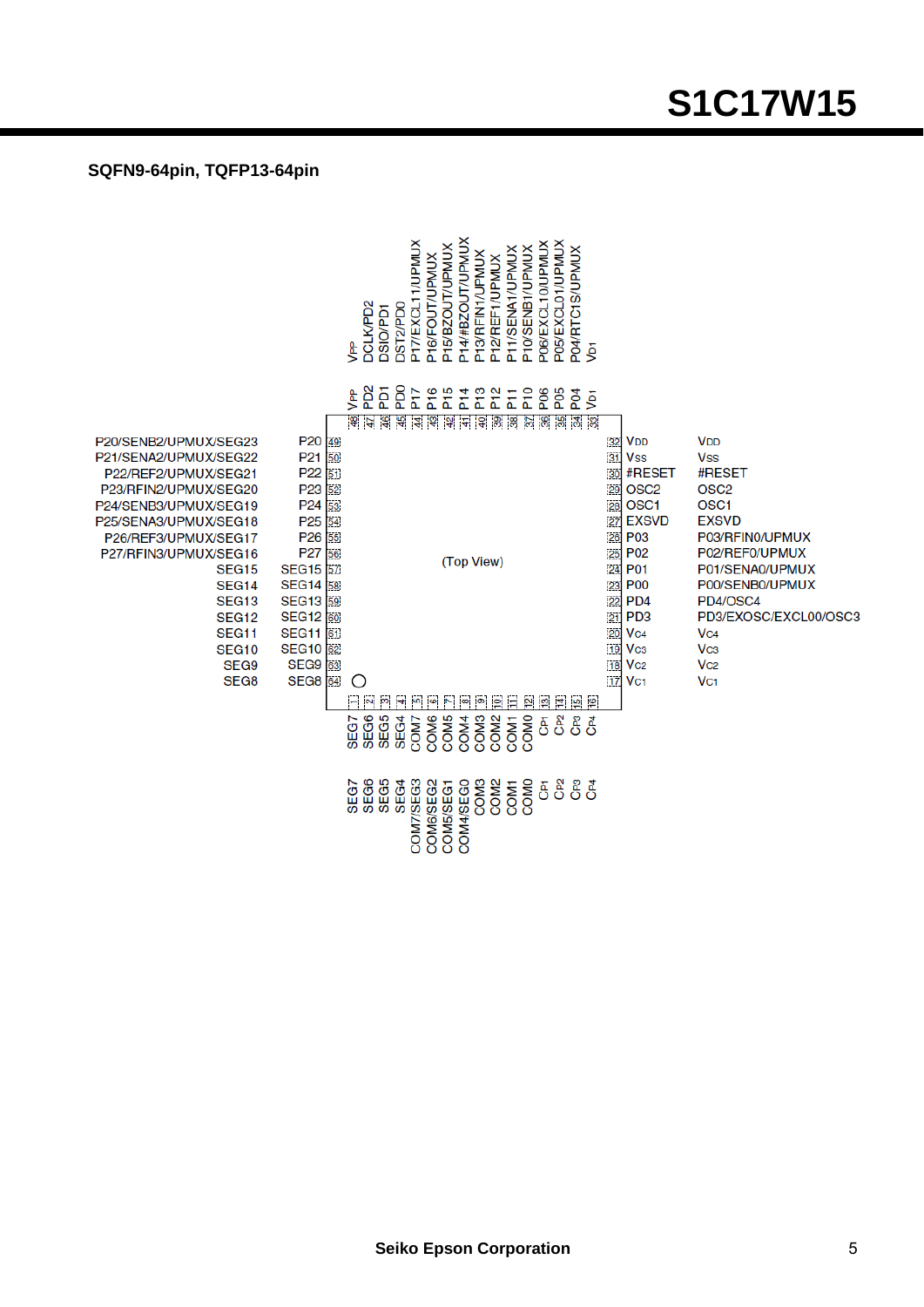#### TQFP14-80pin

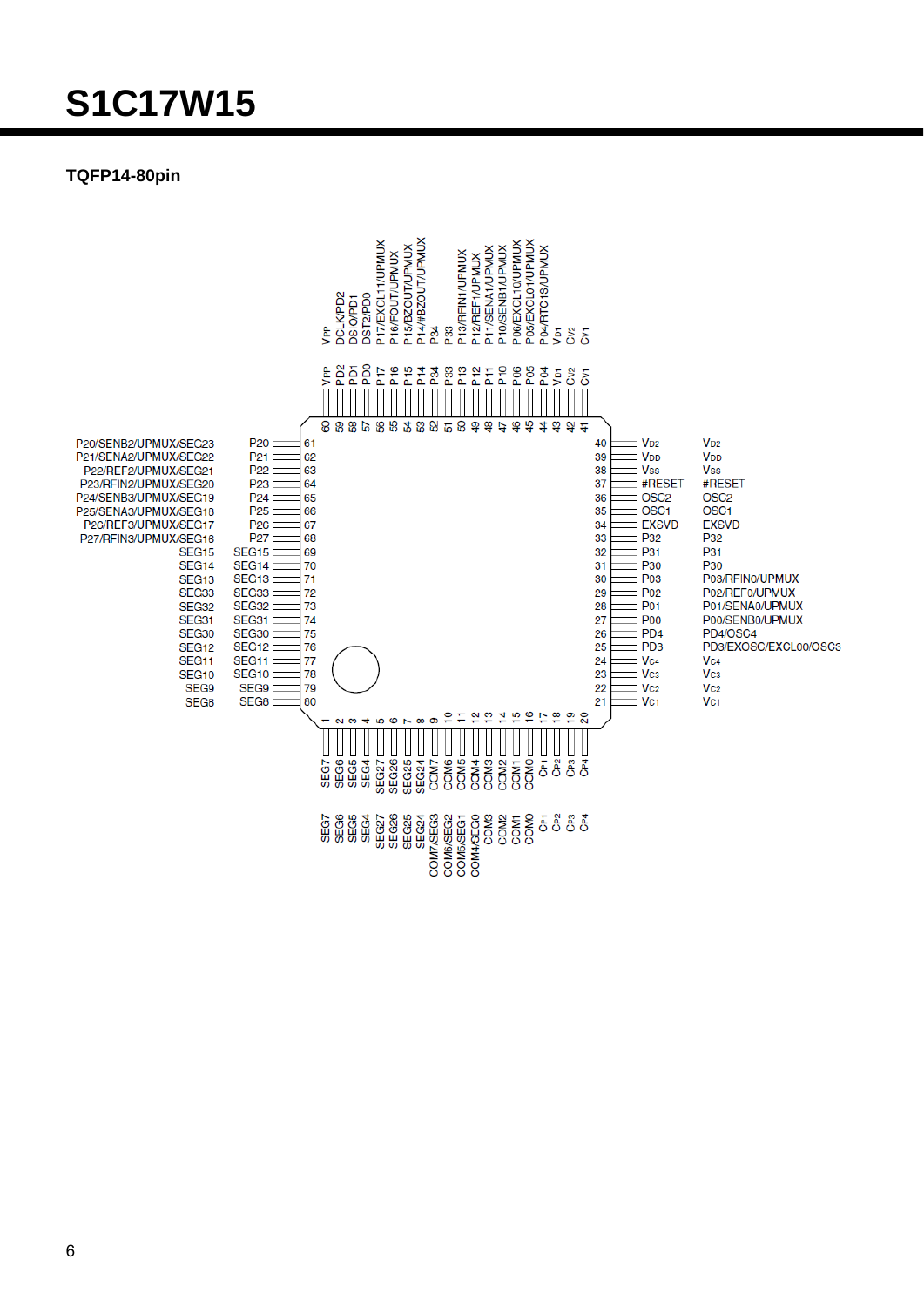#### **QFP15-100pin**

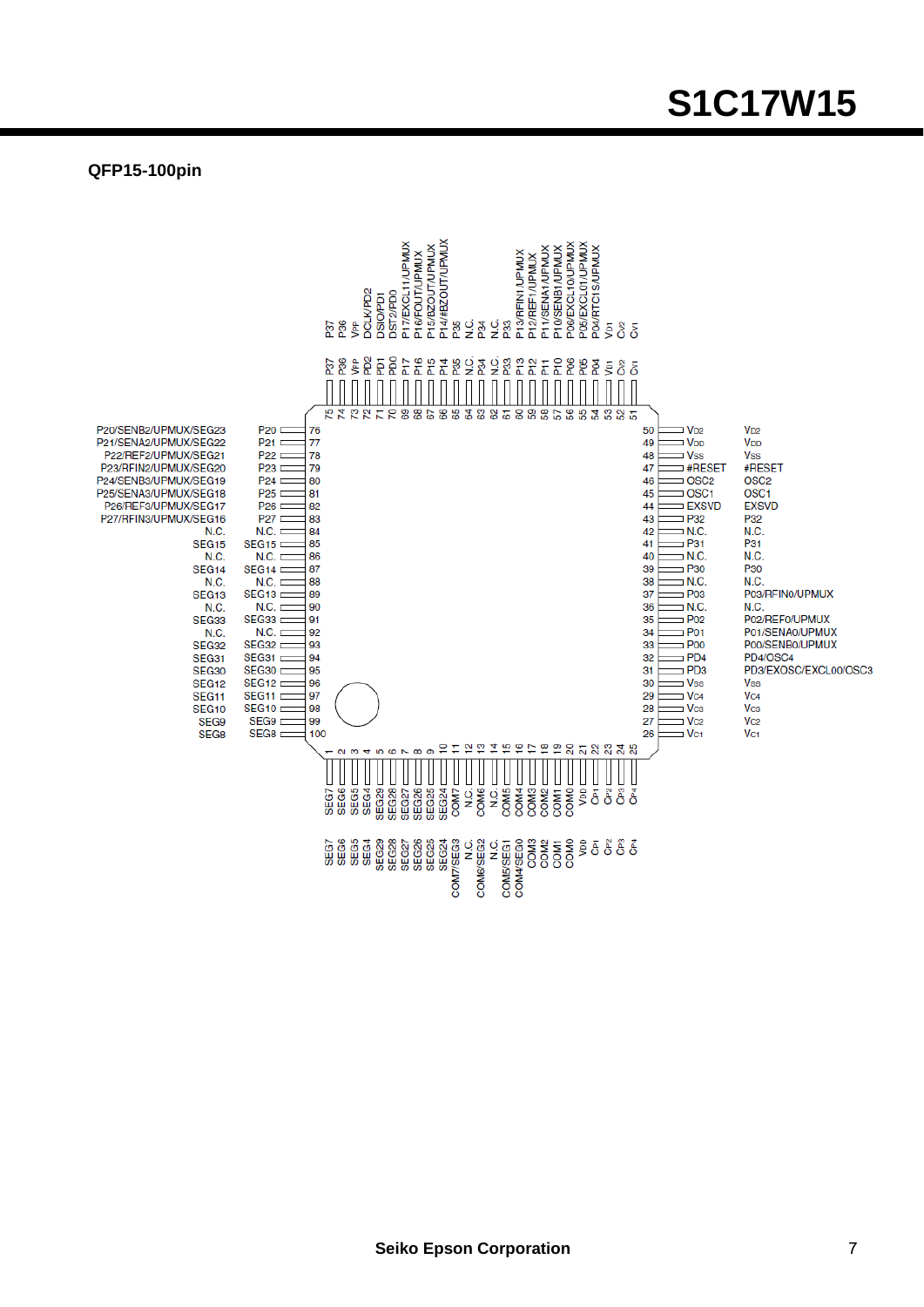### ■ **PIN DESCRIPTIONS**

Assigned signal: The signal listed at the top of each pin is assigned in the initial state. The pin function must be switched via software to assign another signal (see the "I/O Ports" chapter).

| ۰<br>ł<br>۰.<br>×<br>۰. |  |
|-------------------------|--|
|                         |  |

 $I/O:$   $I = Input$ O = Output I/O = Input/output<br>P = Power suppl  $P = Power supply$ <br>A = Analog signal

 $A =$  Analog signal<br> $Hi-Z =$  High impedan  $H_i-Z$  = High impedance state<br> $H_i$  = High impedance state<br> $H_i$  = Input with pulled up Initial state:  $I (Pull-up) = Input with pulled up$ I (Pull-down) = Input with pulled down  $Hi-Z$  = High impedance state  $O(H)$  = High level output

O (L)  $=$  Low level output<br>Tolerant fail-safe structure:  $=$  Over voltage tole

Tolerant fail-safe structure: = Over voltage tolerant fail-safe type I/O cell included (see the "I/O Ports" chapter)

| Pin/pad           | <b>Assigned</b>         |                         | <b>Initial</b>           | <b>Tolerant</b>          | <b>Function</b>                                     |                          | Package<br>64pin |                 |
|-------------------|-------------------------|-------------------------|--------------------------|--------------------------|-----------------------------------------------------|--------------------------|------------------|-----------------|
| name              | signal                  | VO.                     | state                    | fail-safe<br>structure   |                                                     |                          | 80pin            | 100pin<br>/Chip |
| <b>VDD</b>        | VDD                     | P                       | $\overline{a}$           |                          | Power supply (+)                                    | ✓                        | ✓                | ✓               |
| <b>VSS</b>        | $\overline{\text{VSS}}$ | $\overline{P}$          |                          |                          | <b>GND</b>                                          | ✓                        | ✓                | ✓               |
| <b>VPP</b>        | <b>VPP</b>              | $\overline{P}$          | $\overline{a}$           |                          | Power supply for Flash programming                  | ✓                        | ✓                | ✓               |
| VD1               | VD1                     | A                       | $\overline{\phantom{a}}$ | $\overline{a}$           | DC-DC converter output                              | ✓                        | ✓                | ✓               |
| $\overline{VD2}$  | VD2                     | A                       | $\overline{\phantom{0}}$ | $\overline{\phantom{0}}$ | DC-DC converter stabilization capacitor connect pin | $\overline{a}$           | ✓                | ✓               |
| $CV1-2$           | <b>CV1-2</b>            | A                       | $\overline{\phantom{a}}$ | $\blacksquare$           | DC-DC converter charge pump capacitor connect pins  | $\overline{\phantom{a}}$ | ✓                | ✓               |
| $VC1-4$           | $VC1-4$                 | $\overline{P}$          | $\overline{a}$           | $\overline{\phantom{a}}$ | LCD panel driver power supply                       | ✓                        | ✓                | ✓               |
| $CP1-4$           | $CP1-4$                 | A                       | $\overline{\phantom{a}}$ |                          | LCD power supply booster capacitor connect pins     | ✓                        | ✓                | ✓               |
| OSC <sub>1</sub>  | OSC <sub>1</sub>        | A                       | $\overline{a}$           |                          | OSC1 oscillator circuit input                       | ✓                        | ✓                | ✓               |
| $\overline{OSC2}$ | OSC <sub>2</sub>        | A                       |                          |                          | OSC1 oscillator circuit output                      | ✓                        | ✓                | ✓               |
| #RESET            | #RESET                  | $\mathbf{I}$            | I (Pull-up)              | $\overline{\phantom{a}}$ | Reset input                                         | ✓                        | ✓                | ✓               |
| P00               | P <sub>00</sub>         | 1/O                     | $Hi-Z$                   | $\overline{\phantom{a}}$ | I/O port                                            | ✓                        | ✓                | ✓               |
|                   | <b>UPMUX</b>            | $\overline{1/O}$        |                          |                          | User-selected I/O (universal port multiplexer)      | $\checkmark$             | ✓                | ✓               |
|                   | SENB0                   | I/O/A                   |                          |                          | R/F converter Ch.0 sensor B oscillator pin          | ✓                        | ✓                | ✓               |
| P01               | P01                     | I/O                     | $Hi-Z$                   | $\overline{a}$           | I/O port                                            | ✓                        | ✓                | ✓               |
|                   | <b>UPMUX</b>            | $\overline{1/O}$        |                          |                          | User-selected I/O (universal port multiplexer)      | J                        | ✓                | ✓               |
|                   | SENA0                   | I/O/A                   |                          |                          | R/F converter Ch.0 sensor A oscillator pin          | ✓                        | ✓                | ✓               |
| P <sub>02</sub>   | P <sub>02</sub>         | I/O                     | $Hi-Z$                   |                          | I/O port                                            | ✓                        | ✓                | ✓               |
|                   | <b>UPMUX</b>            | $II$                    |                          |                          | User-selected I/O (universal port multiplexer)      | ✓                        | ✓                | ✓               |
|                   | REF <sub>0</sub>        | I/O/A                   |                          |                          | R/F converter Ch.0 reference oscillator pin         | ✓                        | ✓                | ✓               |
| P <sub>0</sub> 3  | P03                     | 1/O                     | $Hi-Z$                   |                          | I/O port                                            | ✓                        | ✓                | ✓               |
|                   | <b>UPMUX</b>            | $II$                    |                          |                          | User-selected I/O (universal port multiplexer)      | ✓                        | ✓                | ✓               |
|                   | RFIN <sub>0</sub>       | I/O/A                   |                          |                          | R/F converter Ch.0 oscillation input                | ✓                        | ✓                | ✓               |
| P04               | P04                     | 1/O                     | $Hi-Z$                   |                          | I/O port                                            | ✓                        | ✓                | ✓               |
|                   | RTC <sub>1</sub> S      | O                       |                          |                          | Real-time clock 1-second cycle pulse output         | ✓                        | ✓                | ✓               |
|                   | <b>UPMUX</b>            | $\mathsf{I}/\mathsf{O}$ |                          |                          | User-selected I/O (universal port multiplexer)      | ✓                        | ✓                | ✓               |
| P05               | P05                     | I/O                     | Hi-Z                     |                          | I/O port                                            |                          | ✓                | ✓               |
|                   | <b>UPMUX</b>            | $\overline{1/O}$        |                          |                          | User-selected I/O (universal port multiplexer)      | ✓                        | ✓                | ✓               |
|                   | EXCL01                  | $\overline{1}$          |                          |                          | 16-bit PWM timer Ch.0 event counter input 1         | ✓                        | ✓                | ✓               |
| P06               | P06                     | I/O                     | $Hi-Z$                   |                          | I/O port                                            | ✓                        | ✓                | ✓               |
|                   | <b>UPMUX</b>            | $\overline{1/O}$        |                          |                          | User-selected I/O (universal port multiplexer)      | ✓                        | ✓                | ✓               |
|                   | EXCL10                  | $\mathbf{I}$            |                          |                          | 16-bit PWM timer Ch.1 event counter input 0         | ✓                        | ✓                | ✓               |
| P <sub>10</sub>   | P <sub>10</sub>         | $\overline{1/O}$        | $Hi-Z$                   | I/O port<br>✓            |                                                     | ✓                        | ✓                | ✓               |
|                   | <b>UPMUX</b>            | 1/O                     |                          |                          | User-selected I/O (universal port multiplexer)      |                          | ✓                | ✓               |
|                   | SENB1                   | $\overline{1/O}$        |                          |                          | R/F converter Ch.1 sensor B oscillator pin          |                          | ✓                | ✓               |
| P <sub>11</sub>   | P11                     | $\overline{1/O}$        | $Hi-Z$                   | J                        | I/O port                                            |                          | J                | ✓               |
|                   | <b>UPMUX</b>            | 1/O                     |                          |                          | User-selected I/O (universal port multiplexer)      | ✓                        | ✓                | ✓               |
|                   | SENA1                   | 1/O                     |                          |                          | R/F converter Ch.1 sensor A oscillator pin          | ✓                        | ✓                | ✓               |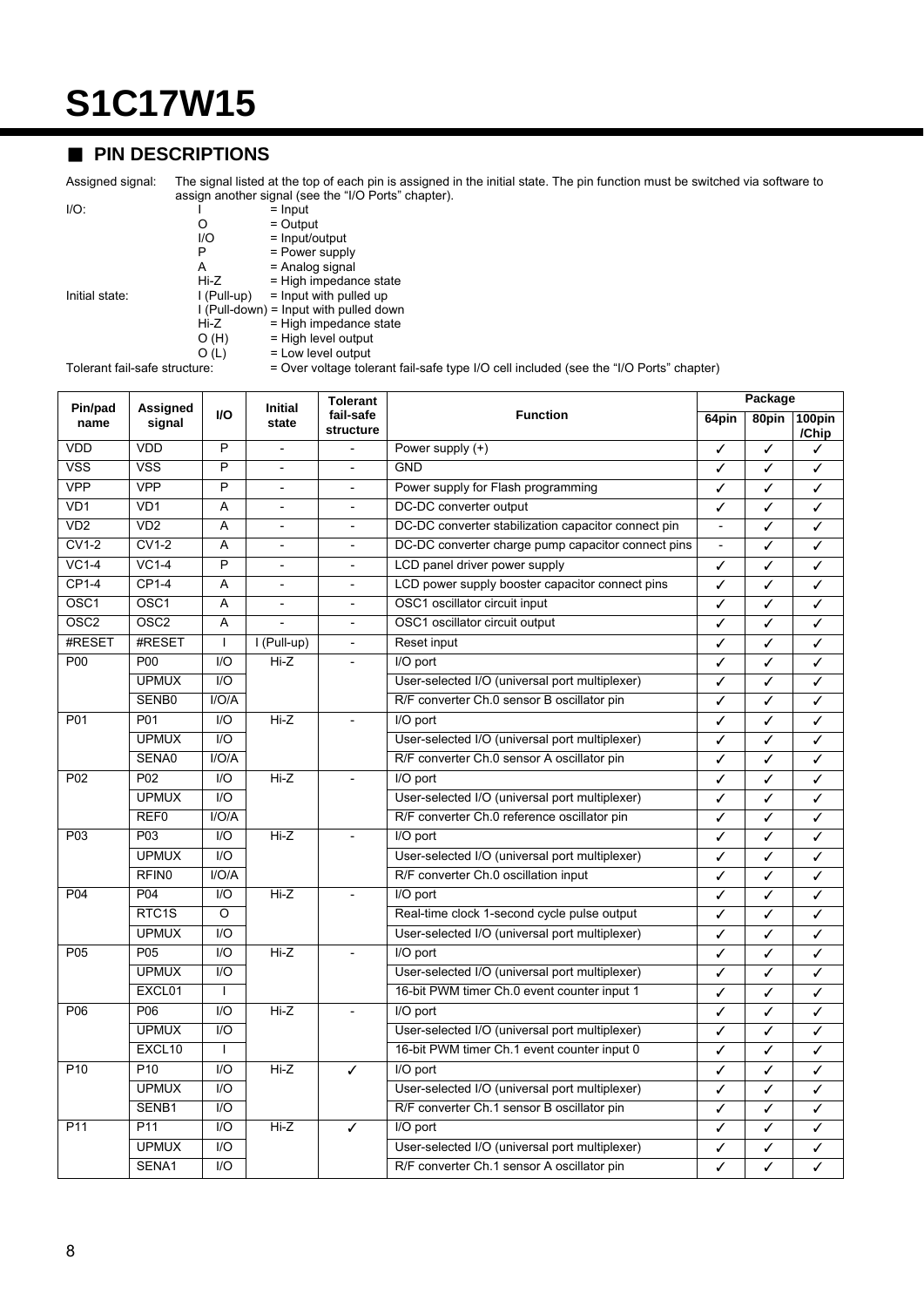| VO<br>fail-safe<br><b>Function</b><br>64pin<br>80pin<br>name<br>signal<br>state<br>/Chip<br>structure<br>P <sub>12</sub><br>P <sub>12</sub><br>1/O<br>Hi-Z<br>I/O port<br>✓<br>✓<br>✓<br><b>UPMUX</b><br>1/O<br>User-selected I/O (universal port multiplexer)<br>✓<br>✓<br>✓<br>REF <sub>1</sub><br>$\overline{1/O}$<br>R/F converter Ch.1 reference oscillator pin<br>✓<br>✓<br>✓<br>P <sub>13</sub><br>1/O<br>$Hi-Z$<br>P <sub>13</sub><br>$\overline{1/O}$ port<br>✓<br>✓<br>✓<br>✓<br><b>UPMUX</b><br>I/O<br>User-selected I/O (universal port multiplexer)<br>✓<br>✓<br>✓<br>RFIN1<br>$\overline{O}$<br>R/F converter Ch.1 oscillation input<br>✓<br>✓<br>✓<br>P <sub>14</sub><br>$\overline{1/O}$<br>$Hi-Z$<br>P <sub>14</sub><br>I/O port<br>✓<br>✓<br>✓<br>✓<br>#BZOUT<br>$\circ$<br>Sound generator inverted output<br>✓<br>✓<br>✓<br><b>UPMUX</b><br>$\overline{1/O}$<br>User-selected I/O (universal port multiplexer)<br>✓<br>✓<br>✓<br>P <sub>15</sub><br>$\overline{Hi-Z}$<br>P <sub>15</sub><br>1/O<br>✓<br>I/O port<br>✓<br>✓<br>✓<br><b>BZOUT</b><br>O<br>Sound generator output<br>✓<br>✓<br>✓<br><b>UPMUX</b><br>$IVO$<br>User-selected I/O (universal port multiplexer)<br>✓<br>✓<br>✓<br>P <sub>16</sub><br>1/O<br>P <sub>16</sub><br>Hi-Z<br>I/O port<br>✓<br>✓<br>✓<br>✓<br><b>UPMUX</b><br>1/O<br>User-selected I/O (universal port multiplexer)<br>✓<br>✓<br>✓<br><b>FOUT</b><br>O<br>Clock external output<br>✓<br>✓<br>✓<br>P <sub>17</sub><br>P <sub>17</sub><br>I/O<br>Hi-Z<br>I/O port<br>✓<br>✓<br>✓<br>✓<br><b>UPMUX</b><br>$\overline{1/O}$<br>User-selected I/O (universal port multiplexer)<br>✓<br>✓<br>✓<br>EXCL11<br>16-bit PWM timer Ch.1 event counter input 1<br>Α<br>✓<br>✓<br>✓<br>1/O<br>$Hi-Z$<br>P <sub>20</sub><br>P <sub>20</sub><br>✓<br>I/O port<br>✓<br>✓<br>✓<br><b>UPMUX</b><br>$\overline{1/O}$<br>User-selected I/O (universal port multiplexer)<br>✓<br>✓<br>✓<br>R/F converter Ch.2 sensor B oscillator pin<br>SENB <sub>2</sub><br>1/O<br>✓<br>✓<br>✓<br>SEG23<br>A<br>LCD segment output<br>✓<br>✓<br>✓<br>P21<br>P21<br>1/O<br>Hi-Z<br>I/O port<br>✓<br>✓<br>✓<br>✓<br>User-selected I/O (universal port multiplexer)<br><b>UPMUX</b><br>$IVO$<br>✓<br>✓<br>✓<br>SENA2<br>1/O<br>R/F converter Ch.2 sensor A oscillator pin<br>✓<br>✓<br>✓<br>SEG22<br>LCD segment output<br>A<br>✓<br>✓<br>✓<br>$Hi-Z$<br>P22<br>1/O<br>P <sub>22</sub><br>I/O port<br>✓<br>✓<br>✓<br>✓<br>User-selected I/O (universal port multiplexer)<br><b>UPMUX</b><br>1/O<br>✓<br>✓<br>✓<br>REF <sub>2</sub><br>$\overline{10}$<br>R/F converter Ch.2 reference oscillator pin<br>✓<br>✓<br>✓<br>SEG21<br>A<br>LCD segment output<br>✓<br>✓<br>✓<br>1/O<br>$\overline{Hi-Z}$<br>P <sub>23</sub><br>P <sub>23</sub><br>I/O port<br>✓<br>✓<br>✓<br>✓<br><b>UPMUX</b><br>$IVO$<br>User-selected I/O (universal port multiplexer)<br>✓<br>✓<br>✓<br>RFIN <sub>2</sub><br>I/O<br>R/F converter Ch.2 oscillation input<br>✓<br>✓<br>✓<br>SEG20<br>Α<br>LCD segment output<br>✓<br>P <sub>24</sub><br>P <sub>24</sub><br>I/O<br>Hi-Z<br>I/O port<br>✓<br>✓<br>✓<br>✓<br><b>UPMUX</b><br>I/O<br>User-selected I/O (universal port multiplexer)<br>✓<br>✓<br>✓<br>SENB3<br>I/O<br>R/F converter Ch.3 sensor B oscillator pin<br>✓<br>✓<br>✓<br>SEG19<br>LCD segment output<br>Α<br>✓<br>✓<br>✓<br>P <sub>25</sub><br>$Hi-Z$<br>I/O<br>I/O port<br>P <sub>25</sub><br>✓<br>✓<br>✓<br>✓<br>User-selected I/O (universal port multiplexer)<br><b>UPMUX</b><br>1/O<br>✓<br>✓<br>✓<br>SENA3<br>R/F converter Ch.3 sensor A oscillator pin<br>I/O<br>✓<br>✓<br>✓<br>SEG18<br>A<br>LCD segment output<br>✓<br>$\checkmark$<br>✓<br>P <sub>26</sub><br>$\overline{10}$<br>$Hi-Z$<br>I/O port<br>P <sub>26</sub><br>✓<br>✓<br>$\checkmark$<br>✓<br><b>UPMUX</b><br>$IVO$<br>User-selected I/O (universal port multiplexer)<br>✓<br>✓<br>✓<br>REF <sub>3</sub><br>R/F converter Ch.3 reference oscillator pin<br>Α<br>✓<br>✓<br>✓<br>SEG17<br>Α<br>LCD segment output<br>✓<br>✓<br>✓<br>P27<br>P <sub>27</sub><br>I/O<br>Hi-Z<br>I/O port<br>✓<br>✓<br>✓<br>✓<br><b>UPMUX</b><br>I/O<br>User-selected I/O (universal port multiplexer)<br>✓<br>✓<br>✓<br>RFIN <sub>3</sub><br>R/F converter Ch.3 oscillation input<br>I/O<br>✓<br>✓<br>✓ | Pin/pad | Assigned |   |         | <b>Tolerant</b> |                    | Package |   |        |
|------------------------------------------------------------------------------------------------------------------------------------------------------------------------------------------------------------------------------------------------------------------------------------------------------------------------------------------------------------------------------------------------------------------------------------------------------------------------------------------------------------------------------------------------------------------------------------------------------------------------------------------------------------------------------------------------------------------------------------------------------------------------------------------------------------------------------------------------------------------------------------------------------------------------------------------------------------------------------------------------------------------------------------------------------------------------------------------------------------------------------------------------------------------------------------------------------------------------------------------------------------------------------------------------------------------------------------------------------------------------------------------------------------------------------------------------------------------------------------------------------------------------------------------------------------------------------------------------------------------------------------------------------------------------------------------------------------------------------------------------------------------------------------------------------------------------------------------------------------------------------------------------------------------------------------------------------------------------------------------------------------------------------------------------------------------------------------------------------------------------------------------------------------------------------------------------------------------------------------------------------------------------------------------------------------------------------------------------------------------------------------------------------------------------------------------------------------------------------------------------------------------------------------------------------------------------------------------------------------------------------------------------------------------------------------------------------------------------------------------------------------------------------------------------------------------------------------------------------------------------------------------------------------------------------------------------------------------------------------------------------------------------------------------------------------------------------------------------------------------------------------------------------------------------------------------------------------------------------------------------------------------------------------------------------------------------------------------------------------------------------------------------------------------------------------------------------------------------------------------------------------------------------------------------------------------------------------------------------------------------------------------------------------------------------------------------------------------------------------------------------------------------------------------------------------------------------------------------------------------------------------------------------------------------------------------------------------------------------------------------------------------------------------------------------------------------------------------------------------------------------------------------------------------------------------------------------------------------------------------------------------|---------|----------|---|---------|-----------------|--------------------|---------|---|--------|
|                                                                                                                                                                                                                                                                                                                                                                                                                                                                                                                                                                                                                                                                                                                                                                                                                                                                                                                                                                                                                                                                                                                                                                                                                                                                                                                                                                                                                                                                                                                                                                                                                                                                                                                                                                                                                                                                                                                                                                                                                                                                                                                                                                                                                                                                                                                                                                                                                                                                                                                                                                                                                                                                                                                                                                                                                                                                                                                                                                                                                                                                                                                                                                                                                                                                                                                                                                                                                                                                                                                                                                                                                                                                                                                                                                                                                                                                                                                                                                                                                                                                                                                                                                                                                                                            |         |          |   | Initial |                 |                    |         |   | 100pin |
|                                                                                                                                                                                                                                                                                                                                                                                                                                                                                                                                                                                                                                                                                                                                                                                                                                                                                                                                                                                                                                                                                                                                                                                                                                                                                                                                                                                                                                                                                                                                                                                                                                                                                                                                                                                                                                                                                                                                                                                                                                                                                                                                                                                                                                                                                                                                                                                                                                                                                                                                                                                                                                                                                                                                                                                                                                                                                                                                                                                                                                                                                                                                                                                                                                                                                                                                                                                                                                                                                                                                                                                                                                                                                                                                                                                                                                                                                                                                                                                                                                                                                                                                                                                                                                                            |         |          |   |         |                 |                    |         |   |        |
|                                                                                                                                                                                                                                                                                                                                                                                                                                                                                                                                                                                                                                                                                                                                                                                                                                                                                                                                                                                                                                                                                                                                                                                                                                                                                                                                                                                                                                                                                                                                                                                                                                                                                                                                                                                                                                                                                                                                                                                                                                                                                                                                                                                                                                                                                                                                                                                                                                                                                                                                                                                                                                                                                                                                                                                                                                                                                                                                                                                                                                                                                                                                                                                                                                                                                                                                                                                                                                                                                                                                                                                                                                                                                                                                                                                                                                                                                                                                                                                                                                                                                                                                                                                                                                                            |         |          |   |         |                 |                    |         |   |        |
|                                                                                                                                                                                                                                                                                                                                                                                                                                                                                                                                                                                                                                                                                                                                                                                                                                                                                                                                                                                                                                                                                                                                                                                                                                                                                                                                                                                                                                                                                                                                                                                                                                                                                                                                                                                                                                                                                                                                                                                                                                                                                                                                                                                                                                                                                                                                                                                                                                                                                                                                                                                                                                                                                                                                                                                                                                                                                                                                                                                                                                                                                                                                                                                                                                                                                                                                                                                                                                                                                                                                                                                                                                                                                                                                                                                                                                                                                                                                                                                                                                                                                                                                                                                                                                                            |         |          |   |         |                 |                    |         |   |        |
|                                                                                                                                                                                                                                                                                                                                                                                                                                                                                                                                                                                                                                                                                                                                                                                                                                                                                                                                                                                                                                                                                                                                                                                                                                                                                                                                                                                                                                                                                                                                                                                                                                                                                                                                                                                                                                                                                                                                                                                                                                                                                                                                                                                                                                                                                                                                                                                                                                                                                                                                                                                                                                                                                                                                                                                                                                                                                                                                                                                                                                                                                                                                                                                                                                                                                                                                                                                                                                                                                                                                                                                                                                                                                                                                                                                                                                                                                                                                                                                                                                                                                                                                                                                                                                                            |         |          |   |         |                 |                    |         |   |        |
|                                                                                                                                                                                                                                                                                                                                                                                                                                                                                                                                                                                                                                                                                                                                                                                                                                                                                                                                                                                                                                                                                                                                                                                                                                                                                                                                                                                                                                                                                                                                                                                                                                                                                                                                                                                                                                                                                                                                                                                                                                                                                                                                                                                                                                                                                                                                                                                                                                                                                                                                                                                                                                                                                                                                                                                                                                                                                                                                                                                                                                                                                                                                                                                                                                                                                                                                                                                                                                                                                                                                                                                                                                                                                                                                                                                                                                                                                                                                                                                                                                                                                                                                                                                                                                                            |         |          |   |         |                 |                    |         |   |        |
|                                                                                                                                                                                                                                                                                                                                                                                                                                                                                                                                                                                                                                                                                                                                                                                                                                                                                                                                                                                                                                                                                                                                                                                                                                                                                                                                                                                                                                                                                                                                                                                                                                                                                                                                                                                                                                                                                                                                                                                                                                                                                                                                                                                                                                                                                                                                                                                                                                                                                                                                                                                                                                                                                                                                                                                                                                                                                                                                                                                                                                                                                                                                                                                                                                                                                                                                                                                                                                                                                                                                                                                                                                                                                                                                                                                                                                                                                                                                                                                                                                                                                                                                                                                                                                                            |         |          |   |         |                 |                    |         |   |        |
|                                                                                                                                                                                                                                                                                                                                                                                                                                                                                                                                                                                                                                                                                                                                                                                                                                                                                                                                                                                                                                                                                                                                                                                                                                                                                                                                                                                                                                                                                                                                                                                                                                                                                                                                                                                                                                                                                                                                                                                                                                                                                                                                                                                                                                                                                                                                                                                                                                                                                                                                                                                                                                                                                                                                                                                                                                                                                                                                                                                                                                                                                                                                                                                                                                                                                                                                                                                                                                                                                                                                                                                                                                                                                                                                                                                                                                                                                                                                                                                                                                                                                                                                                                                                                                                            |         |          |   |         |                 |                    |         |   |        |
|                                                                                                                                                                                                                                                                                                                                                                                                                                                                                                                                                                                                                                                                                                                                                                                                                                                                                                                                                                                                                                                                                                                                                                                                                                                                                                                                                                                                                                                                                                                                                                                                                                                                                                                                                                                                                                                                                                                                                                                                                                                                                                                                                                                                                                                                                                                                                                                                                                                                                                                                                                                                                                                                                                                                                                                                                                                                                                                                                                                                                                                                                                                                                                                                                                                                                                                                                                                                                                                                                                                                                                                                                                                                                                                                                                                                                                                                                                                                                                                                                                                                                                                                                                                                                                                            |         |          |   |         |                 |                    |         |   |        |
|                                                                                                                                                                                                                                                                                                                                                                                                                                                                                                                                                                                                                                                                                                                                                                                                                                                                                                                                                                                                                                                                                                                                                                                                                                                                                                                                                                                                                                                                                                                                                                                                                                                                                                                                                                                                                                                                                                                                                                                                                                                                                                                                                                                                                                                                                                                                                                                                                                                                                                                                                                                                                                                                                                                                                                                                                                                                                                                                                                                                                                                                                                                                                                                                                                                                                                                                                                                                                                                                                                                                                                                                                                                                                                                                                                                                                                                                                                                                                                                                                                                                                                                                                                                                                                                            |         |          |   |         |                 |                    |         |   |        |
|                                                                                                                                                                                                                                                                                                                                                                                                                                                                                                                                                                                                                                                                                                                                                                                                                                                                                                                                                                                                                                                                                                                                                                                                                                                                                                                                                                                                                                                                                                                                                                                                                                                                                                                                                                                                                                                                                                                                                                                                                                                                                                                                                                                                                                                                                                                                                                                                                                                                                                                                                                                                                                                                                                                                                                                                                                                                                                                                                                                                                                                                                                                                                                                                                                                                                                                                                                                                                                                                                                                                                                                                                                                                                                                                                                                                                                                                                                                                                                                                                                                                                                                                                                                                                                                            |         |          |   |         |                 |                    |         |   |        |
|                                                                                                                                                                                                                                                                                                                                                                                                                                                                                                                                                                                                                                                                                                                                                                                                                                                                                                                                                                                                                                                                                                                                                                                                                                                                                                                                                                                                                                                                                                                                                                                                                                                                                                                                                                                                                                                                                                                                                                                                                                                                                                                                                                                                                                                                                                                                                                                                                                                                                                                                                                                                                                                                                                                                                                                                                                                                                                                                                                                                                                                                                                                                                                                                                                                                                                                                                                                                                                                                                                                                                                                                                                                                                                                                                                                                                                                                                                                                                                                                                                                                                                                                                                                                                                                            |         |          |   |         |                 |                    |         |   |        |
|                                                                                                                                                                                                                                                                                                                                                                                                                                                                                                                                                                                                                                                                                                                                                                                                                                                                                                                                                                                                                                                                                                                                                                                                                                                                                                                                                                                                                                                                                                                                                                                                                                                                                                                                                                                                                                                                                                                                                                                                                                                                                                                                                                                                                                                                                                                                                                                                                                                                                                                                                                                                                                                                                                                                                                                                                                                                                                                                                                                                                                                                                                                                                                                                                                                                                                                                                                                                                                                                                                                                                                                                                                                                                                                                                                                                                                                                                                                                                                                                                                                                                                                                                                                                                                                            |         |          |   |         |                 |                    |         |   |        |
|                                                                                                                                                                                                                                                                                                                                                                                                                                                                                                                                                                                                                                                                                                                                                                                                                                                                                                                                                                                                                                                                                                                                                                                                                                                                                                                                                                                                                                                                                                                                                                                                                                                                                                                                                                                                                                                                                                                                                                                                                                                                                                                                                                                                                                                                                                                                                                                                                                                                                                                                                                                                                                                                                                                                                                                                                                                                                                                                                                                                                                                                                                                                                                                                                                                                                                                                                                                                                                                                                                                                                                                                                                                                                                                                                                                                                                                                                                                                                                                                                                                                                                                                                                                                                                                            |         |          |   |         |                 |                    |         |   |        |
|                                                                                                                                                                                                                                                                                                                                                                                                                                                                                                                                                                                                                                                                                                                                                                                                                                                                                                                                                                                                                                                                                                                                                                                                                                                                                                                                                                                                                                                                                                                                                                                                                                                                                                                                                                                                                                                                                                                                                                                                                                                                                                                                                                                                                                                                                                                                                                                                                                                                                                                                                                                                                                                                                                                                                                                                                                                                                                                                                                                                                                                                                                                                                                                                                                                                                                                                                                                                                                                                                                                                                                                                                                                                                                                                                                                                                                                                                                                                                                                                                                                                                                                                                                                                                                                            |         |          |   |         |                 |                    |         |   |        |
|                                                                                                                                                                                                                                                                                                                                                                                                                                                                                                                                                                                                                                                                                                                                                                                                                                                                                                                                                                                                                                                                                                                                                                                                                                                                                                                                                                                                                                                                                                                                                                                                                                                                                                                                                                                                                                                                                                                                                                                                                                                                                                                                                                                                                                                                                                                                                                                                                                                                                                                                                                                                                                                                                                                                                                                                                                                                                                                                                                                                                                                                                                                                                                                                                                                                                                                                                                                                                                                                                                                                                                                                                                                                                                                                                                                                                                                                                                                                                                                                                                                                                                                                                                                                                                                            |         |          |   |         |                 |                    |         |   |        |
|                                                                                                                                                                                                                                                                                                                                                                                                                                                                                                                                                                                                                                                                                                                                                                                                                                                                                                                                                                                                                                                                                                                                                                                                                                                                                                                                                                                                                                                                                                                                                                                                                                                                                                                                                                                                                                                                                                                                                                                                                                                                                                                                                                                                                                                                                                                                                                                                                                                                                                                                                                                                                                                                                                                                                                                                                                                                                                                                                                                                                                                                                                                                                                                                                                                                                                                                                                                                                                                                                                                                                                                                                                                                                                                                                                                                                                                                                                                                                                                                                                                                                                                                                                                                                                                            |         |          |   |         |                 |                    |         |   |        |
|                                                                                                                                                                                                                                                                                                                                                                                                                                                                                                                                                                                                                                                                                                                                                                                                                                                                                                                                                                                                                                                                                                                                                                                                                                                                                                                                                                                                                                                                                                                                                                                                                                                                                                                                                                                                                                                                                                                                                                                                                                                                                                                                                                                                                                                                                                                                                                                                                                                                                                                                                                                                                                                                                                                                                                                                                                                                                                                                                                                                                                                                                                                                                                                                                                                                                                                                                                                                                                                                                                                                                                                                                                                                                                                                                                                                                                                                                                                                                                                                                                                                                                                                                                                                                                                            |         |          |   |         |                 |                    |         |   |        |
|                                                                                                                                                                                                                                                                                                                                                                                                                                                                                                                                                                                                                                                                                                                                                                                                                                                                                                                                                                                                                                                                                                                                                                                                                                                                                                                                                                                                                                                                                                                                                                                                                                                                                                                                                                                                                                                                                                                                                                                                                                                                                                                                                                                                                                                                                                                                                                                                                                                                                                                                                                                                                                                                                                                                                                                                                                                                                                                                                                                                                                                                                                                                                                                                                                                                                                                                                                                                                                                                                                                                                                                                                                                                                                                                                                                                                                                                                                                                                                                                                                                                                                                                                                                                                                                            |         |          |   |         |                 |                    |         |   |        |
|                                                                                                                                                                                                                                                                                                                                                                                                                                                                                                                                                                                                                                                                                                                                                                                                                                                                                                                                                                                                                                                                                                                                                                                                                                                                                                                                                                                                                                                                                                                                                                                                                                                                                                                                                                                                                                                                                                                                                                                                                                                                                                                                                                                                                                                                                                                                                                                                                                                                                                                                                                                                                                                                                                                                                                                                                                                                                                                                                                                                                                                                                                                                                                                                                                                                                                                                                                                                                                                                                                                                                                                                                                                                                                                                                                                                                                                                                                                                                                                                                                                                                                                                                                                                                                                            |         |          |   |         |                 |                    |         |   |        |
|                                                                                                                                                                                                                                                                                                                                                                                                                                                                                                                                                                                                                                                                                                                                                                                                                                                                                                                                                                                                                                                                                                                                                                                                                                                                                                                                                                                                                                                                                                                                                                                                                                                                                                                                                                                                                                                                                                                                                                                                                                                                                                                                                                                                                                                                                                                                                                                                                                                                                                                                                                                                                                                                                                                                                                                                                                                                                                                                                                                                                                                                                                                                                                                                                                                                                                                                                                                                                                                                                                                                                                                                                                                                                                                                                                                                                                                                                                                                                                                                                                                                                                                                                                                                                                                            |         |          |   |         |                 |                    |         |   |        |
|                                                                                                                                                                                                                                                                                                                                                                                                                                                                                                                                                                                                                                                                                                                                                                                                                                                                                                                                                                                                                                                                                                                                                                                                                                                                                                                                                                                                                                                                                                                                                                                                                                                                                                                                                                                                                                                                                                                                                                                                                                                                                                                                                                                                                                                                                                                                                                                                                                                                                                                                                                                                                                                                                                                                                                                                                                                                                                                                                                                                                                                                                                                                                                                                                                                                                                                                                                                                                                                                                                                                                                                                                                                                                                                                                                                                                                                                                                                                                                                                                                                                                                                                                                                                                                                            |         |          |   |         |                 |                    |         |   |        |
|                                                                                                                                                                                                                                                                                                                                                                                                                                                                                                                                                                                                                                                                                                                                                                                                                                                                                                                                                                                                                                                                                                                                                                                                                                                                                                                                                                                                                                                                                                                                                                                                                                                                                                                                                                                                                                                                                                                                                                                                                                                                                                                                                                                                                                                                                                                                                                                                                                                                                                                                                                                                                                                                                                                                                                                                                                                                                                                                                                                                                                                                                                                                                                                                                                                                                                                                                                                                                                                                                                                                                                                                                                                                                                                                                                                                                                                                                                                                                                                                                                                                                                                                                                                                                                                            |         |          |   |         |                 |                    |         |   |        |
|                                                                                                                                                                                                                                                                                                                                                                                                                                                                                                                                                                                                                                                                                                                                                                                                                                                                                                                                                                                                                                                                                                                                                                                                                                                                                                                                                                                                                                                                                                                                                                                                                                                                                                                                                                                                                                                                                                                                                                                                                                                                                                                                                                                                                                                                                                                                                                                                                                                                                                                                                                                                                                                                                                                                                                                                                                                                                                                                                                                                                                                                                                                                                                                                                                                                                                                                                                                                                                                                                                                                                                                                                                                                                                                                                                                                                                                                                                                                                                                                                                                                                                                                                                                                                                                            |         |          |   |         |                 |                    |         |   |        |
|                                                                                                                                                                                                                                                                                                                                                                                                                                                                                                                                                                                                                                                                                                                                                                                                                                                                                                                                                                                                                                                                                                                                                                                                                                                                                                                                                                                                                                                                                                                                                                                                                                                                                                                                                                                                                                                                                                                                                                                                                                                                                                                                                                                                                                                                                                                                                                                                                                                                                                                                                                                                                                                                                                                                                                                                                                                                                                                                                                                                                                                                                                                                                                                                                                                                                                                                                                                                                                                                                                                                                                                                                                                                                                                                                                                                                                                                                                                                                                                                                                                                                                                                                                                                                                                            |         |          |   |         |                 |                    |         |   |        |
|                                                                                                                                                                                                                                                                                                                                                                                                                                                                                                                                                                                                                                                                                                                                                                                                                                                                                                                                                                                                                                                                                                                                                                                                                                                                                                                                                                                                                                                                                                                                                                                                                                                                                                                                                                                                                                                                                                                                                                                                                                                                                                                                                                                                                                                                                                                                                                                                                                                                                                                                                                                                                                                                                                                                                                                                                                                                                                                                                                                                                                                                                                                                                                                                                                                                                                                                                                                                                                                                                                                                                                                                                                                                                                                                                                                                                                                                                                                                                                                                                                                                                                                                                                                                                                                            |         |          |   |         |                 |                    |         |   |        |
|                                                                                                                                                                                                                                                                                                                                                                                                                                                                                                                                                                                                                                                                                                                                                                                                                                                                                                                                                                                                                                                                                                                                                                                                                                                                                                                                                                                                                                                                                                                                                                                                                                                                                                                                                                                                                                                                                                                                                                                                                                                                                                                                                                                                                                                                                                                                                                                                                                                                                                                                                                                                                                                                                                                                                                                                                                                                                                                                                                                                                                                                                                                                                                                                                                                                                                                                                                                                                                                                                                                                                                                                                                                                                                                                                                                                                                                                                                                                                                                                                                                                                                                                                                                                                                                            |         |          |   |         |                 |                    |         |   |        |
|                                                                                                                                                                                                                                                                                                                                                                                                                                                                                                                                                                                                                                                                                                                                                                                                                                                                                                                                                                                                                                                                                                                                                                                                                                                                                                                                                                                                                                                                                                                                                                                                                                                                                                                                                                                                                                                                                                                                                                                                                                                                                                                                                                                                                                                                                                                                                                                                                                                                                                                                                                                                                                                                                                                                                                                                                                                                                                                                                                                                                                                                                                                                                                                                                                                                                                                                                                                                                                                                                                                                                                                                                                                                                                                                                                                                                                                                                                                                                                                                                                                                                                                                                                                                                                                            |         |          |   |         |                 |                    |         |   |        |
|                                                                                                                                                                                                                                                                                                                                                                                                                                                                                                                                                                                                                                                                                                                                                                                                                                                                                                                                                                                                                                                                                                                                                                                                                                                                                                                                                                                                                                                                                                                                                                                                                                                                                                                                                                                                                                                                                                                                                                                                                                                                                                                                                                                                                                                                                                                                                                                                                                                                                                                                                                                                                                                                                                                                                                                                                                                                                                                                                                                                                                                                                                                                                                                                                                                                                                                                                                                                                                                                                                                                                                                                                                                                                                                                                                                                                                                                                                                                                                                                                                                                                                                                                                                                                                                            |         |          |   |         |                 |                    |         |   |        |
|                                                                                                                                                                                                                                                                                                                                                                                                                                                                                                                                                                                                                                                                                                                                                                                                                                                                                                                                                                                                                                                                                                                                                                                                                                                                                                                                                                                                                                                                                                                                                                                                                                                                                                                                                                                                                                                                                                                                                                                                                                                                                                                                                                                                                                                                                                                                                                                                                                                                                                                                                                                                                                                                                                                                                                                                                                                                                                                                                                                                                                                                                                                                                                                                                                                                                                                                                                                                                                                                                                                                                                                                                                                                                                                                                                                                                                                                                                                                                                                                                                                                                                                                                                                                                                                            |         |          |   |         |                 |                    |         |   |        |
|                                                                                                                                                                                                                                                                                                                                                                                                                                                                                                                                                                                                                                                                                                                                                                                                                                                                                                                                                                                                                                                                                                                                                                                                                                                                                                                                                                                                                                                                                                                                                                                                                                                                                                                                                                                                                                                                                                                                                                                                                                                                                                                                                                                                                                                                                                                                                                                                                                                                                                                                                                                                                                                                                                                                                                                                                                                                                                                                                                                                                                                                                                                                                                                                                                                                                                                                                                                                                                                                                                                                                                                                                                                                                                                                                                                                                                                                                                                                                                                                                                                                                                                                                                                                                                                            |         |          |   |         |                 |                    |         |   |        |
|                                                                                                                                                                                                                                                                                                                                                                                                                                                                                                                                                                                                                                                                                                                                                                                                                                                                                                                                                                                                                                                                                                                                                                                                                                                                                                                                                                                                                                                                                                                                                                                                                                                                                                                                                                                                                                                                                                                                                                                                                                                                                                                                                                                                                                                                                                                                                                                                                                                                                                                                                                                                                                                                                                                                                                                                                                                                                                                                                                                                                                                                                                                                                                                                                                                                                                                                                                                                                                                                                                                                                                                                                                                                                                                                                                                                                                                                                                                                                                                                                                                                                                                                                                                                                                                            |         |          |   |         |                 |                    |         |   |        |
|                                                                                                                                                                                                                                                                                                                                                                                                                                                                                                                                                                                                                                                                                                                                                                                                                                                                                                                                                                                                                                                                                                                                                                                                                                                                                                                                                                                                                                                                                                                                                                                                                                                                                                                                                                                                                                                                                                                                                                                                                                                                                                                                                                                                                                                                                                                                                                                                                                                                                                                                                                                                                                                                                                                                                                                                                                                                                                                                                                                                                                                                                                                                                                                                                                                                                                                                                                                                                                                                                                                                                                                                                                                                                                                                                                                                                                                                                                                                                                                                                                                                                                                                                                                                                                                            |         |          |   |         |                 |                    |         |   |        |
|                                                                                                                                                                                                                                                                                                                                                                                                                                                                                                                                                                                                                                                                                                                                                                                                                                                                                                                                                                                                                                                                                                                                                                                                                                                                                                                                                                                                                                                                                                                                                                                                                                                                                                                                                                                                                                                                                                                                                                                                                                                                                                                                                                                                                                                                                                                                                                                                                                                                                                                                                                                                                                                                                                                                                                                                                                                                                                                                                                                                                                                                                                                                                                                                                                                                                                                                                                                                                                                                                                                                                                                                                                                                                                                                                                                                                                                                                                                                                                                                                                                                                                                                                                                                                                                            |         |          |   |         |                 |                    |         |   |        |
|                                                                                                                                                                                                                                                                                                                                                                                                                                                                                                                                                                                                                                                                                                                                                                                                                                                                                                                                                                                                                                                                                                                                                                                                                                                                                                                                                                                                                                                                                                                                                                                                                                                                                                                                                                                                                                                                                                                                                                                                                                                                                                                                                                                                                                                                                                                                                                                                                                                                                                                                                                                                                                                                                                                                                                                                                                                                                                                                                                                                                                                                                                                                                                                                                                                                                                                                                                                                                                                                                                                                                                                                                                                                                                                                                                                                                                                                                                                                                                                                                                                                                                                                                                                                                                                            |         |          |   |         |                 |                    |         |   |        |
|                                                                                                                                                                                                                                                                                                                                                                                                                                                                                                                                                                                                                                                                                                                                                                                                                                                                                                                                                                                                                                                                                                                                                                                                                                                                                                                                                                                                                                                                                                                                                                                                                                                                                                                                                                                                                                                                                                                                                                                                                                                                                                                                                                                                                                                                                                                                                                                                                                                                                                                                                                                                                                                                                                                                                                                                                                                                                                                                                                                                                                                                                                                                                                                                                                                                                                                                                                                                                                                                                                                                                                                                                                                                                                                                                                                                                                                                                                                                                                                                                                                                                                                                                                                                                                                            |         |          |   |         |                 |                    |         |   |        |
|                                                                                                                                                                                                                                                                                                                                                                                                                                                                                                                                                                                                                                                                                                                                                                                                                                                                                                                                                                                                                                                                                                                                                                                                                                                                                                                                                                                                                                                                                                                                                                                                                                                                                                                                                                                                                                                                                                                                                                                                                                                                                                                                                                                                                                                                                                                                                                                                                                                                                                                                                                                                                                                                                                                                                                                                                                                                                                                                                                                                                                                                                                                                                                                                                                                                                                                                                                                                                                                                                                                                                                                                                                                                                                                                                                                                                                                                                                                                                                                                                                                                                                                                                                                                                                                            |         |          |   |         |                 |                    |         |   |        |
|                                                                                                                                                                                                                                                                                                                                                                                                                                                                                                                                                                                                                                                                                                                                                                                                                                                                                                                                                                                                                                                                                                                                                                                                                                                                                                                                                                                                                                                                                                                                                                                                                                                                                                                                                                                                                                                                                                                                                                                                                                                                                                                                                                                                                                                                                                                                                                                                                                                                                                                                                                                                                                                                                                                                                                                                                                                                                                                                                                                                                                                                                                                                                                                                                                                                                                                                                                                                                                                                                                                                                                                                                                                                                                                                                                                                                                                                                                                                                                                                                                                                                                                                                                                                                                                            |         |          |   |         |                 |                    |         |   |        |
|                                                                                                                                                                                                                                                                                                                                                                                                                                                                                                                                                                                                                                                                                                                                                                                                                                                                                                                                                                                                                                                                                                                                                                                                                                                                                                                                                                                                                                                                                                                                                                                                                                                                                                                                                                                                                                                                                                                                                                                                                                                                                                                                                                                                                                                                                                                                                                                                                                                                                                                                                                                                                                                                                                                                                                                                                                                                                                                                                                                                                                                                                                                                                                                                                                                                                                                                                                                                                                                                                                                                                                                                                                                                                                                                                                                                                                                                                                                                                                                                                                                                                                                                                                                                                                                            |         |          |   |         |                 |                    |         |   |        |
|                                                                                                                                                                                                                                                                                                                                                                                                                                                                                                                                                                                                                                                                                                                                                                                                                                                                                                                                                                                                                                                                                                                                                                                                                                                                                                                                                                                                                                                                                                                                                                                                                                                                                                                                                                                                                                                                                                                                                                                                                                                                                                                                                                                                                                                                                                                                                                                                                                                                                                                                                                                                                                                                                                                                                                                                                                                                                                                                                                                                                                                                                                                                                                                                                                                                                                                                                                                                                                                                                                                                                                                                                                                                                                                                                                                                                                                                                                                                                                                                                                                                                                                                                                                                                                                            |         |          |   |         |                 |                    |         |   |        |
|                                                                                                                                                                                                                                                                                                                                                                                                                                                                                                                                                                                                                                                                                                                                                                                                                                                                                                                                                                                                                                                                                                                                                                                                                                                                                                                                                                                                                                                                                                                                                                                                                                                                                                                                                                                                                                                                                                                                                                                                                                                                                                                                                                                                                                                                                                                                                                                                                                                                                                                                                                                                                                                                                                                                                                                                                                                                                                                                                                                                                                                                                                                                                                                                                                                                                                                                                                                                                                                                                                                                                                                                                                                                                                                                                                                                                                                                                                                                                                                                                                                                                                                                                                                                                                                            |         |          |   |         |                 |                    |         |   |        |
|                                                                                                                                                                                                                                                                                                                                                                                                                                                                                                                                                                                                                                                                                                                                                                                                                                                                                                                                                                                                                                                                                                                                                                                                                                                                                                                                                                                                                                                                                                                                                                                                                                                                                                                                                                                                                                                                                                                                                                                                                                                                                                                                                                                                                                                                                                                                                                                                                                                                                                                                                                                                                                                                                                                                                                                                                                                                                                                                                                                                                                                                                                                                                                                                                                                                                                                                                                                                                                                                                                                                                                                                                                                                                                                                                                                                                                                                                                                                                                                                                                                                                                                                                                                                                                                            |         |          |   |         |                 |                    |         |   |        |
|                                                                                                                                                                                                                                                                                                                                                                                                                                                                                                                                                                                                                                                                                                                                                                                                                                                                                                                                                                                                                                                                                                                                                                                                                                                                                                                                                                                                                                                                                                                                                                                                                                                                                                                                                                                                                                                                                                                                                                                                                                                                                                                                                                                                                                                                                                                                                                                                                                                                                                                                                                                                                                                                                                                                                                                                                                                                                                                                                                                                                                                                                                                                                                                                                                                                                                                                                                                                                                                                                                                                                                                                                                                                                                                                                                                                                                                                                                                                                                                                                                                                                                                                                                                                                                                            |         |          |   |         |                 |                    |         |   |        |
|                                                                                                                                                                                                                                                                                                                                                                                                                                                                                                                                                                                                                                                                                                                                                                                                                                                                                                                                                                                                                                                                                                                                                                                                                                                                                                                                                                                                                                                                                                                                                                                                                                                                                                                                                                                                                                                                                                                                                                                                                                                                                                                                                                                                                                                                                                                                                                                                                                                                                                                                                                                                                                                                                                                                                                                                                                                                                                                                                                                                                                                                                                                                                                                                                                                                                                                                                                                                                                                                                                                                                                                                                                                                                                                                                                                                                                                                                                                                                                                                                                                                                                                                                                                                                                                            |         |          |   |         |                 |                    |         |   |        |
|                                                                                                                                                                                                                                                                                                                                                                                                                                                                                                                                                                                                                                                                                                                                                                                                                                                                                                                                                                                                                                                                                                                                                                                                                                                                                                                                                                                                                                                                                                                                                                                                                                                                                                                                                                                                                                                                                                                                                                                                                                                                                                                                                                                                                                                                                                                                                                                                                                                                                                                                                                                                                                                                                                                                                                                                                                                                                                                                                                                                                                                                                                                                                                                                                                                                                                                                                                                                                                                                                                                                                                                                                                                                                                                                                                                                                                                                                                                                                                                                                                                                                                                                                                                                                                                            |         |          |   |         |                 |                    |         |   |        |
|                                                                                                                                                                                                                                                                                                                                                                                                                                                                                                                                                                                                                                                                                                                                                                                                                                                                                                                                                                                                                                                                                                                                                                                                                                                                                                                                                                                                                                                                                                                                                                                                                                                                                                                                                                                                                                                                                                                                                                                                                                                                                                                                                                                                                                                                                                                                                                                                                                                                                                                                                                                                                                                                                                                                                                                                                                                                                                                                                                                                                                                                                                                                                                                                                                                                                                                                                                                                                                                                                                                                                                                                                                                                                                                                                                                                                                                                                                                                                                                                                                                                                                                                                                                                                                                            |         |          |   |         |                 |                    |         |   |        |
|                                                                                                                                                                                                                                                                                                                                                                                                                                                                                                                                                                                                                                                                                                                                                                                                                                                                                                                                                                                                                                                                                                                                                                                                                                                                                                                                                                                                                                                                                                                                                                                                                                                                                                                                                                                                                                                                                                                                                                                                                                                                                                                                                                                                                                                                                                                                                                                                                                                                                                                                                                                                                                                                                                                                                                                                                                                                                                                                                                                                                                                                                                                                                                                                                                                                                                                                                                                                                                                                                                                                                                                                                                                                                                                                                                                                                                                                                                                                                                                                                                                                                                                                                                                                                                                            |         |          |   |         |                 |                    |         |   |        |
|                                                                                                                                                                                                                                                                                                                                                                                                                                                                                                                                                                                                                                                                                                                                                                                                                                                                                                                                                                                                                                                                                                                                                                                                                                                                                                                                                                                                                                                                                                                                                                                                                                                                                                                                                                                                                                                                                                                                                                                                                                                                                                                                                                                                                                                                                                                                                                                                                                                                                                                                                                                                                                                                                                                                                                                                                                                                                                                                                                                                                                                                                                                                                                                                                                                                                                                                                                                                                                                                                                                                                                                                                                                                                                                                                                                                                                                                                                                                                                                                                                                                                                                                                                                                                                                            |         |          |   |         |                 |                    |         |   |        |
|                                                                                                                                                                                                                                                                                                                                                                                                                                                                                                                                                                                                                                                                                                                                                                                                                                                                                                                                                                                                                                                                                                                                                                                                                                                                                                                                                                                                                                                                                                                                                                                                                                                                                                                                                                                                                                                                                                                                                                                                                                                                                                                                                                                                                                                                                                                                                                                                                                                                                                                                                                                                                                                                                                                                                                                                                                                                                                                                                                                                                                                                                                                                                                                                                                                                                                                                                                                                                                                                                                                                                                                                                                                                                                                                                                                                                                                                                                                                                                                                                                                                                                                                                                                                                                                            |         |          |   |         |                 |                    |         |   |        |
|                                                                                                                                                                                                                                                                                                                                                                                                                                                                                                                                                                                                                                                                                                                                                                                                                                                                                                                                                                                                                                                                                                                                                                                                                                                                                                                                                                                                                                                                                                                                                                                                                                                                                                                                                                                                                                                                                                                                                                                                                                                                                                                                                                                                                                                                                                                                                                                                                                                                                                                                                                                                                                                                                                                                                                                                                                                                                                                                                                                                                                                                                                                                                                                                                                                                                                                                                                                                                                                                                                                                                                                                                                                                                                                                                                                                                                                                                                                                                                                                                                                                                                                                                                                                                                                            |         |          |   |         |                 |                    |         |   |        |
|                                                                                                                                                                                                                                                                                                                                                                                                                                                                                                                                                                                                                                                                                                                                                                                                                                                                                                                                                                                                                                                                                                                                                                                                                                                                                                                                                                                                                                                                                                                                                                                                                                                                                                                                                                                                                                                                                                                                                                                                                                                                                                                                                                                                                                                                                                                                                                                                                                                                                                                                                                                                                                                                                                                                                                                                                                                                                                                                                                                                                                                                                                                                                                                                                                                                                                                                                                                                                                                                                                                                                                                                                                                                                                                                                                                                                                                                                                                                                                                                                                                                                                                                                                                                                                                            |         | SEG16    | Α |         |                 | LCD segment output | ✓       | ✓ | ✓      |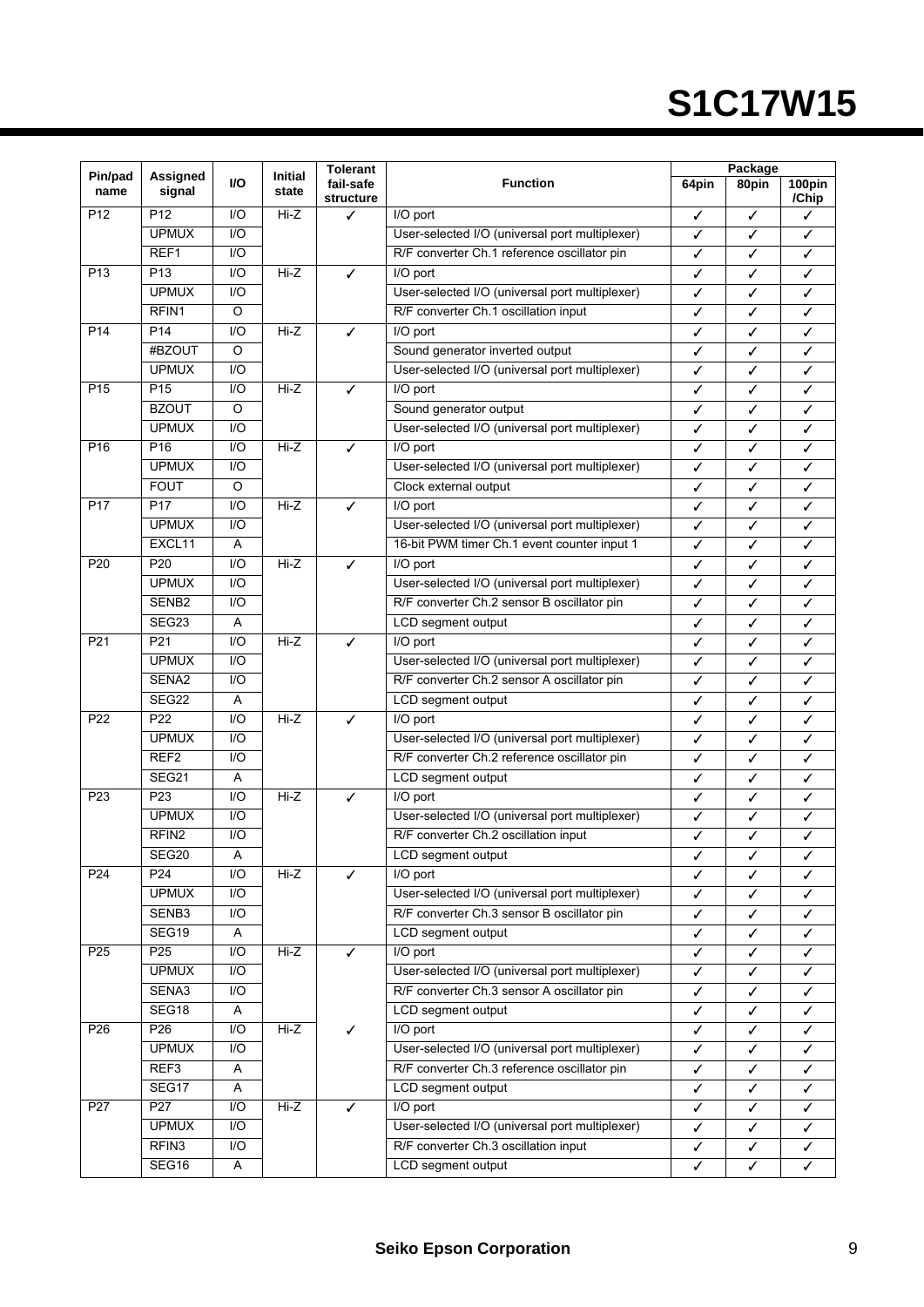|                             |                             |                  | <b>Initial</b>    | <b>Tolerant</b>          |                                                     | Package |                |                 |
|-----------------------------|-----------------------------|------------------|-------------------|--------------------------|-----------------------------------------------------|---------|----------------|-----------------|
| Pin/pad<br>name             | Assigned<br>signal          | <b>VO</b>        | state             | fail-safe<br>structure   | <b>Function</b>                                     | 64pin   | 80pin          | 100pin<br>/Chip |
| P30                         | P30                         | 1/O              | $Hi-Z$            | ✓                        | I/O port                                            | ✓       | ✓              | ✓               |
| P31                         | P31                         | $\overline{1/O}$ | $Hi-Z$            | ✓                        | I/O port                                            | ✓       | J              | ✓               |
| P32                         | P32                         | $U$              | $Hi-Z$            | ✓                        | I/O port                                            | ✓       | ✓              | ✓               |
| P <sub>33</sub>             | P33                         | $U$              | $Hi-Z$            | ✓                        | I/O port                                            | ✓       | ✓              | ✓               |
| P34                         | P34                         | I/O              | $Hi-Z$            | ✓                        | $\overline{IO}$ port                                | ✓       | ✓              | ✓               |
| P <sub>35</sub>             | P <sub>35</sub>             | I/O              | $Hi-Z$            | ✓                        | $\overline{IO}$ port                                | ✓       | ✓              | ✓               |
| P <sub>36</sub>             | P36                         | $\overline{1/O}$ | $Hi-Z$            | ✓                        | I/O port                                            | ✓       | ✓              | ✓               |
| P37                         | P37                         | I/O              | $Hi-Z$            | ✓                        | I/O port                                            | J       | ✓              | ✓               |
| P <sub>D</sub> <sub>0</sub> | DST <sub>2</sub>            | $\circ$          | O(L)              | ✓                        | On-chip debugger status output                      | ✓       | ✓              | ✓               |
|                             | PD <sub>0</sub>             | $U$              |                   |                          | I/O port                                            | ✓       | ✓              | ✓               |
| PD <sub>1</sub>             | <b>DSIO</b>                 | 1/O              | I (Pull-up)       | ✓                        | On-chip debugger data input/output                  | ✓       | ✓              | ✓               |
|                             | PD <sub>1</sub>             | 1/O              |                   |                          | I/O port                                            | ✓       | ✓              | ✓               |
| P <sub>D</sub> <sub>2</sub> | <b>DCLK</b>                 | $II$             | O(H)              | ✓                        | On-chip debugger clock output                       | ✓       | ✓              | ✓               |
|                             | P <sub>D</sub> <sub>2</sub> | $\Omega$         |                   |                          | Output port                                         | ✓       | ✓              | ✓               |
| PD <sub>3</sub>             | PD3                         | I/O              | $Hi-Z$            | $\overline{a}$           | I/O port                                            | ✓       | ✓              | ✓               |
|                             | <b>EXOSC</b>                | $\mathbf{I}$     |                   |                          | Clock generator external clock input                | ✓       | ✓              | ✓               |
|                             | EXCL00                      | $\mathbf{I}$     |                   |                          | 16-bit PWM timer Ch.0 event counter input 0         | ✓       | ✓              | ✓               |
|                             | OSC <sub>3</sub>            | A                |                   |                          | OSC3 oscillator circuit input                       | ✓       | ✓              | ✓               |
| PD <sub>4</sub>             | PD <sub>4</sub>             | $U$              | $Hi-Z$            |                          | I/O port                                            | ✓       | ✓              | ✓               |
|                             | OSC <sub>4</sub>            | A                |                   |                          | OSC3 oscillator circuit output                      | ✓       | ✓              | ✓               |
| COM <sub>0</sub> -3         | $COMO-3$                    | A                | $Hi-Z$            | $\overline{\phantom{a}}$ | LCD common output                                   | ✓       | ✓              | ✓               |
| COM4                        | COM <sub>4</sub>            | A                | $Hi-Z$            |                          | LCD common output                                   | ✓       | ✓              | ✓               |
|                             | SEG0                        | Α                |                   |                          | LCD segment output                                  | ✓       | ✓              | ✓               |
| COM <sub>5</sub>            | COM <sub>5</sub>            | A                | $Hi-Z$            | $\overline{\phantom{a}}$ | LCD common output                                   | ✓       | ✓              | ✓               |
|                             | SEG1                        | A                |                   |                          | LCD segment output                                  | ✓       | ✓              | ✓               |
| COM <sub>6</sub>            | COM6                        | A                | $Hi-Z$            | $\overline{\phantom{a}}$ | LCD common output                                   | ✓       | ✓              | ✓               |
|                             | SEG <sub>2</sub>            | Α                |                   |                          | LCD segment output                                  | ✓       | ✓              | ✓               |
| COM7                        | COM7                        | A                | $Hi-Z$            | $\overline{\phantom{a}}$ | LCD common output                                   | ✓       | ✓              | ✓               |
|                             | SEG <sub>3</sub>            | Α                |                   |                          | LCD segment output                                  | ✓       | ✓              | ✓               |
| <b>SEG4-15</b>              | <b>SEG4-15</b>              | A                | $Hi-Z$            | $\overline{\phantom{a}}$ | LCD segment output                                  |         | ✓              | ✓               |
| <b>SEG24-27</b>             | SEG24-27                    | A                | $Hi-Z$            | $\overline{a}$           | LCD segment output                                  |         | ✓              | ✓               |
| SEG28-29                    | SEG28-29                    | A                | $Hi-Z$            | $\overline{a}$           | LCD segment output<br>$\overline{a}$                |         | $\overline{a}$ | ✓               |
| SEG30-33                    | SEG30-33                    | A                | $Hi-Z$            | $\overline{\phantom{a}}$ | LCD segment output<br>✓<br>$\overline{\phantom{a}}$ |         | ✓              |                 |
| <b>EXSVD</b>                | <b>EXSVD</b>                | A                | $\overline{A(1)}$ | $\overline{\phantom{a}}$ | External power supply voltage detection input       | ✓       | ✓              | ✓               |

**Note:** In the peripheral circuit descriptions, the assigned signal name is used as the pin name.

#### **Universal port multiplexer (UPMUX)**

The universal port multiplexer (UPMUX) allows software to select the peripheral circuit input/output function to be assigned to each pin from those listed below.

| <b>Peripheral circuit</b>                           | Signal to be assigned | <b>VO</b> | Channel number n | <b>Function</b>                      |
|-----------------------------------------------------|-----------------------|-----------|------------------|--------------------------------------|
| Synchronous serial                                  | SDIn                  |           | $n=0$            | SPIA Ch.n data input                 |
| interface<br>(SPIA)                                 | SDO <sub>n</sub>      | O         |                  | SPIA Ch.n data output                |
|                                                     | <b>SPICLKn</b>        | 1/O       |                  | SPIA Ch.n clock input/output         |
|                                                     | $\#SPISSn$            |           |                  | SPIA Ch.n slave-select input         |
| $I^2C$<br>(I2C)                                     | <b>SCLn</b>           | 1/O       | $n=0$            | I2C Ch.n clock input/output          |
|                                                     | <b>SDAn</b>           | 1/O       |                  | I2C Ch.n data input/output           |
| <b>UART</b><br>(UART)<br>16-bit PWM timer<br>(T16B) | USINn                 |           | $n=0.1$          | UART Ch.n data input                 |
|                                                     | USOUTn                |           |                  | UART Ch. $n$ data output             |
|                                                     | TOUTn0/CAPn0          | 1/O       | $n - 0, 1$       | T16B Ch.n PWM output/capture input 0 |
|                                                     | TOUTn1/CAPn1          | 1/O       |                  | T16B Ch.n PWM output/capture input 1 |

**Note**: Do not assign a function to two or more pins simultaneously.